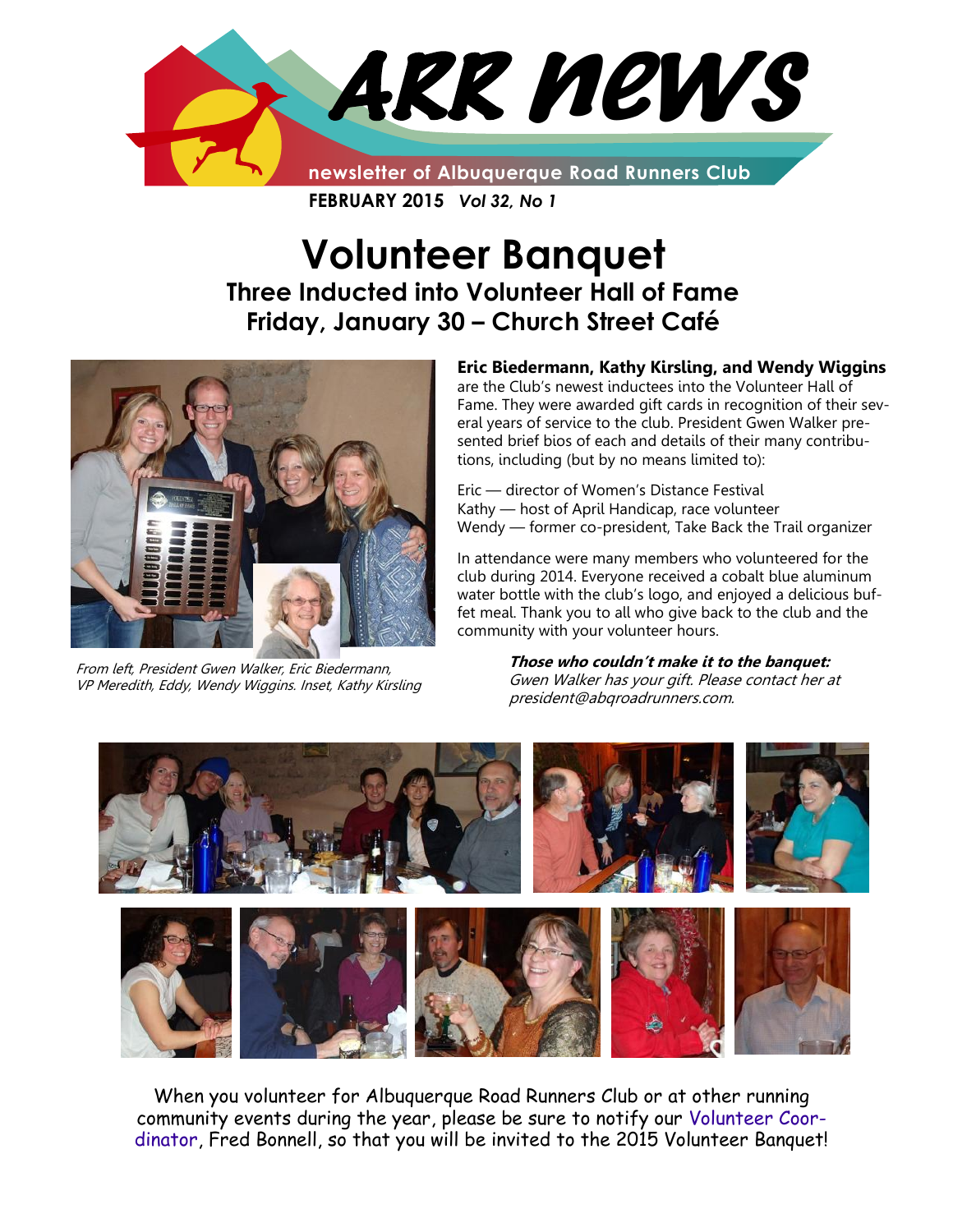

### **Greetings, Road Runners!!**

I cannot believe the first month of the year has already sped by, and spring (along with all of the fun spring running events) is just around the corner!

January saw our club host the **Take Back the Trail** event on January 10, thanks to the genius and passion of the most amazing **Wendy Wiggins.** This event gathered several hundred runners and walkers for a 1 or 3 mile run, culminating with a group gathering and photo op at the top of the John Roberts Dam at the approximate time of an attack on a runner on that same trail in December 2014. This event was held in order to draw attention to the rights of everyone in the community to use our trails without the threat of sexual violence or bodily harm. We made a statement, and whether you were out there with us, or with us in spirit, we THANK YOU for your presence. We were a formidable force, standing atop the dam with our headlamps as dusk settled.



**Wendy Wiggins** was also among the inductees who were voted into our Volunteer Hall of Fame for 2014. Rounding out the 2014 inductees were **Eric Biedermann and Kathy Kirsling,** and we celebrated their efforts (and the efforts of all the other volunteers) with a banquet on January 30. Thanks so much to everyone who donates time and hard work to make this club so wonderful! If you volunteered last year but could not make the banquet, PLEASE contact me ([president@abqroadrunners.com\)](mailto:president@abqroadrunners.com) to arrange to pick up your gift! If you'd like to volunteer some of your time this coming year, please contact **Fred Bonnell,** our Volunteer Coordinator, at [volunteers@abqroadrunners.com.](mailto:volunteers@abqroadrunners.com)

Last (but certainly not least) I'd like to let you all know that we've added a "Social Coordinator" position to the club. This spot is being filled by **Myrriah Gomez and Ana Jurisson,** and I know they're excited to be involved with some event planning later in 2015!

I wish you all the best and hope to see you at a race, a handicap run, or a monthly meeting sometime soon!

# Gwen



# **Next Club Meeting**

### **Wednesday, February 4, 2015 7:00 pm North Domingo Baca Center**

(at Carmel and Wyoming Blvd, west at the first stoplight north of Paseo del Norte)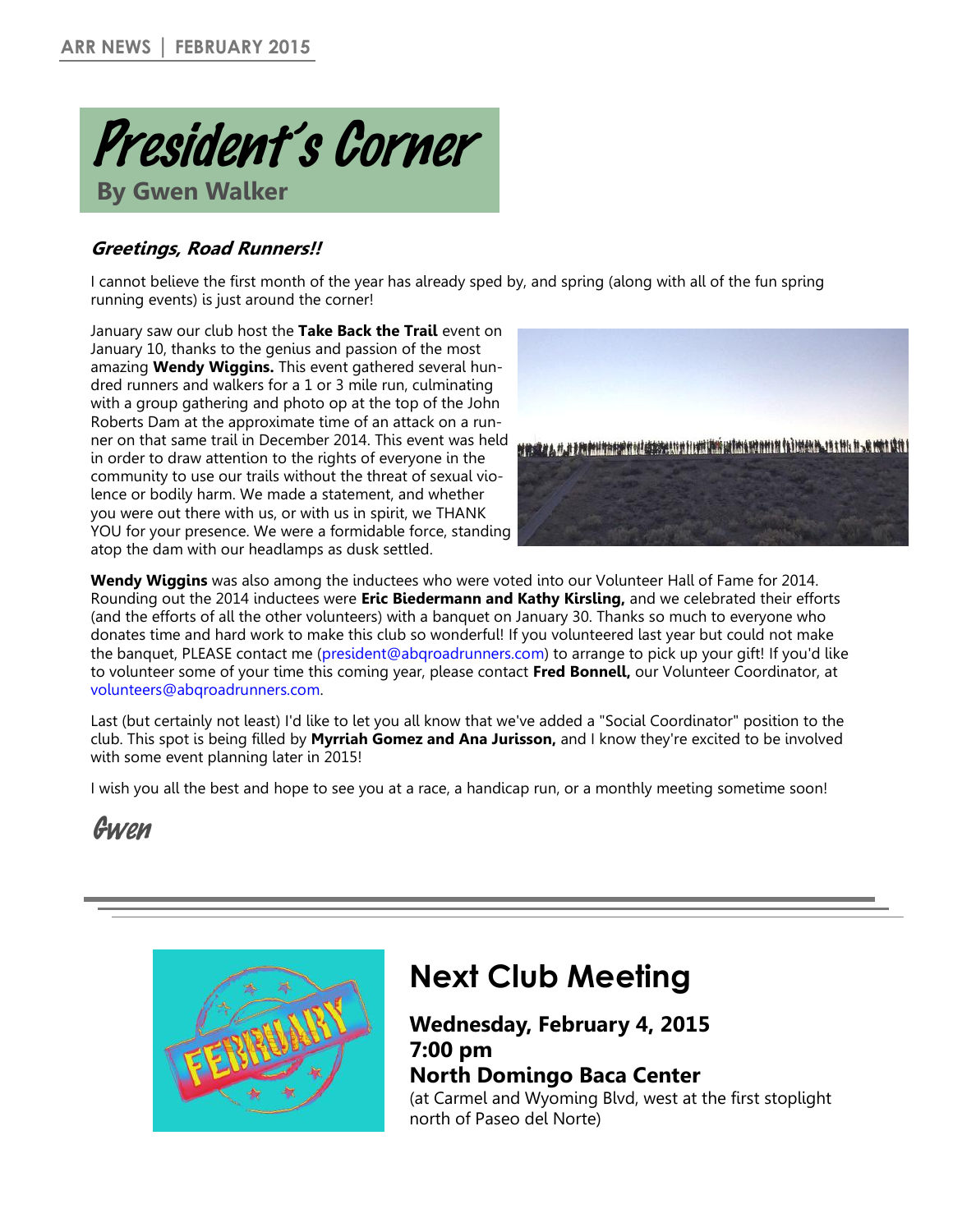# Member Spotlight **Meredith Eddy**

**By Wendy Wiggins, ARR Board Member**

#### **As you may know Meredith Eddy is our vice president for 2015.**

**Wish her luck on the The Mount Taylor Quad this month!** Meredith is doing the snowshoe leg for the No Limits team! Rumor has that she makes a mean hot buttered rum, which will come in handy after that race.

#### **What's your favorite distance?**

"My favorite distance is 0.0...lol!! They are all hard, but I think my favorite distance is 5K. I am making the transition to ultras and I hope that I like the longer distances soon!!"

#### **What's you favorite local race?**

I love the Valles Caldera 1/2 marathon course and I love the Big Tesuque Trail run...they are both so scenic, difficult, and have the best volunteers!

#### **When you're not out on the trails, how do you spend your time?**

When I am not running I am trying to keep up with my four year old, Isabella, and my almost two year old, Julianna. I am a total book worm, drink way too much coffee, and love to watch college basketball!



Meredith makes Polly's Run a family affair!



**MEREDITH'S "QUAD" TEAM**

#### **ARR BOARD**

PRESIDENT VICE PRESIDENT **SECRETARY** TREASURER MEMBERSHIP RACE DIRECTION Rodger Sack ADVISORY ADVISORY

[Gwen Walker](mailto:president@abqroadrunners.com)  [Meredith Eddy](mailto:vp@abqroadrunners.com) Charrissa Lin [Joyce Fafard](mailto:treasurer@abqroadrunners.com) [Anna Williamson](mailto:membership@abqroadrunners.com) John Farrow Wendy Wiggins

### **CONTACTS**

VOLUNTEERS NEWSLETTER **FACEBOOK** 

[Fred Bonnell](mailto:volunteers@abqroadrunners.com) [Glenda Muirhead](mailto:editor@abqroadrunners.com)  [Wendy Wiggins](mailto:facebook@abqroadrunners.com)

### **ARR NEWS**

ARR News is published bimonthly by the Albuquerque Road Runners. Contributions of articles and photos are always welcome. Check with the **[editor](mailto:editor@abqroadrunners.com?subject=ARR%20Newsletter)** for deadlines.

The Albuquerque Road Runners Club is a nonprofit corporation as an affiliate member of Road Runners Club of America (RRCA).

> Albuquerque Road Runners Club PO Box 20011 Albuquerque, NM 87154

**Visit us at [www.abqroadrunners.com](http://www.abqroadrunners.com)**

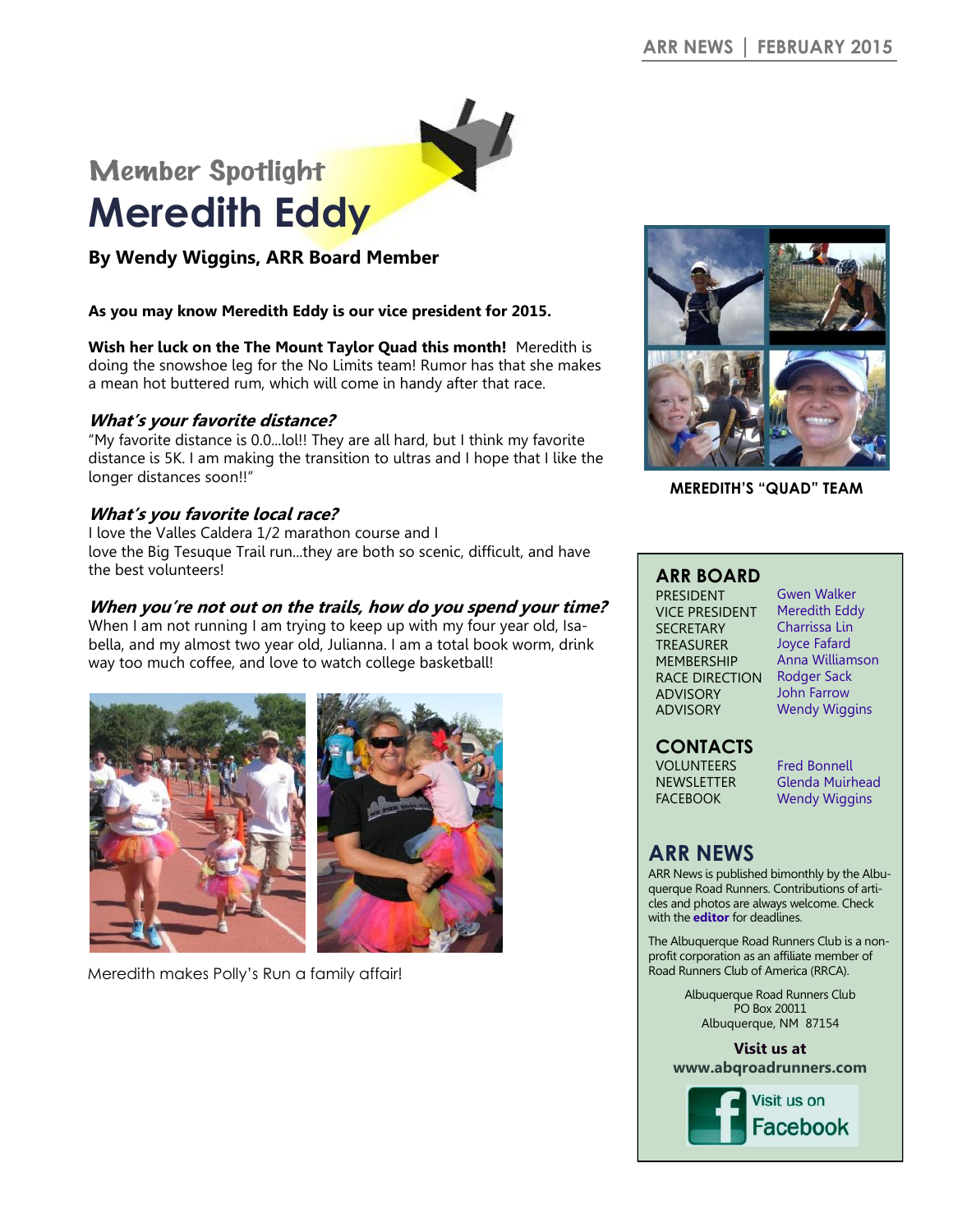## **2014-2015 ARR HANDICAPS SEASON**

### **UPCOMING**

# **February Handicap Saturday, Feb 21 – 9:00 am**

### **Hosted by David & Katherine Wilson Predicted time run - no watches! Everyone starts at the same time! Teams of two!**

For the past several years there has been a Handicap race in Placitas, which is always a challenge in terms of topography. This year is not different, with a course that will be 4 miles, plus or minus, up and down. It will again be a **Run and Eat Biathlon** (in that order, please!) and is hosted by David and Katherine Wilson, at 9:00 am on February 21. Please see the maps and direction below.

Once again the run will be a prediction race (no watches allowed) and a partners race – if you don't come with a partner, one will be awarded to you. It is a pot-luck, so bring something you like to eat and share. It will be wonderful to see you!

— David Wilson, Handicap Host

#### **DIRECTIONS**

#### **32 Camino a las Estrellas — Placitas, NM — 505-903-0880**

To get to the start of the race, go north on I-25 and get off at exit 242 (the northern of the two Bernalillo exits). Go east (right) toward the mountains. This is Route 165. Go about 5.5 miles, and on the right look for a guardrail, some mailboxes, and a small turning lane onto Camino del Rincon Colorado. There will be some kind of sign indicating the race. Follow the signs to Camino a las Estrellas (#32). You can call us at 554-2337.



Because the January Handicap was cancelled due to illness, the season has been extended.

#### **MARCH HANDICAP**

Saturday, March 14, 2015 Details TBD Hosted by Mandi Walker

#### **APRIL HANDICAP**

Saturday, April 4, 2015 Edgewood, NM - 8:30 am Hosted by Kathy Kirsling

#### **MAY HANDICAP**

Date TBD Supper Rock Park Hosted by Meredith and John Eddy

#### **CURRENT POINT STANDINGS**

PTS PARTICIPANT 58 Lauril Sachet 50 Vange Pena-Jenks 50 Tracie Laubert 49 Karen Foster 48 Nick Juskiewicz 44 David Kaufman 32 Jason Sempsrott 32 Bridget Guenther 31 Mandi Walker 30 Sam Conley 30 Jeff Rienstra 30 Ellen Hatch 29 Randy 29 Jean Herbert 29 Tom Broderick 28 Ben Anderson 27 Jessica Dennis 26 Ana Jurisson 25 Josh Gordon 25 Nick Camino 25 Zach Hartman 23 Jean Kurtz 22 Matt Rogers 22 Rachel Kinney 22 Nina Harrell 22 Rebekah Bellum 20 Cornelius 20 Kelley 19 Myrriah Gomez 19 Sara Chudnoff 19 Nicole Buerger 18 Erica Luna 17 Beth Davenport 16 Rodger Sack

16 Glenda Muirhead

PTS PARTICIPANT 15 Sarah Gonzales 15 Jim Weddell 15 Anna Williamson 14 Dave Clark 14 Matt Glasier 13 JoAnna Johnston 13 Jill Broderick 12 Krista Runtz 12 Terry Casey 12 Jennifer Warren 11 Natty Plunkett 11 Clinton Herrera 11 Matt Rogers 10 Likhaya Dayile 10 Laura Biedermann 10 Eric Biedermann 9 Kathy Kirsling 9 Jerry Sutherlin 9 Natasha Arnold 8 Wendy Wiggins 8 Maria Ladd 7 Chuck Fuller 6 Anna Hoard 6 Chris Hoard 5 Mona Ramlawi 5 Melani Farmer 5 Andrea Schoellkopf 5 Emily Schoellkopf 5 Mike Grow 5 Bethany Grow 5 Melissa Watson 5 Gwen Walker 5 Allison Miller 5 Darrell Armstrong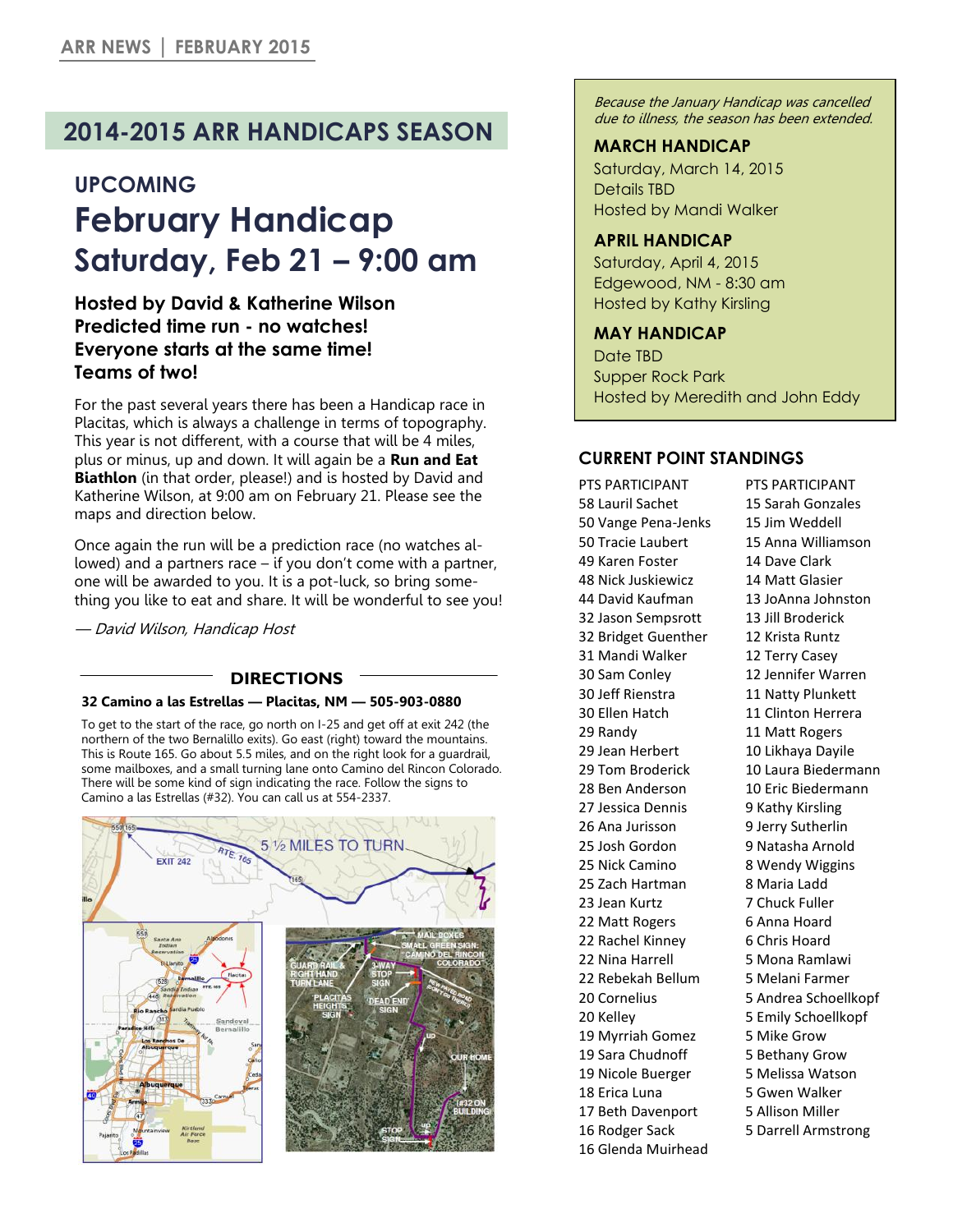# **Doing "The Dopey" at Disney**

### **By Charrissa Lin, ARR Secretary**

**Twenty-two years ago,** Disney introduced a marathon. Over the years, they've added races to marathon weekend: first a half marathon, then a 5k, and last year a 10k. The races are held on consecutive days which means that people can do more than one – in fact, they can do all of them. Never shy to pick up on a revenue opportunity, Disney introduced the **Dopey Challenge: a 5k, 10k, half marathon, and full marathon on four consecutive days.**

**Derek and I signed up** to do the Dopey this year and we met up with several sets of friends from around the country. Each of us had a bit of an extra challenge...Derek had gotten injured in the Fall and hadn't trained much and I had decided that I didn't want to have to run another marathon this year (besides this one and Boston), so I wanted to BQ during the full marathon so that I could run Boston in 2016.

**The tough thing** about Disney races is the early wake-up call. Start times are always early (5:30 am for the 10k, half, and full; and 6:15 am for the 5k), and with the crowds, transport to the staging area, corralling, etc., you're typically setting that alarm for 2:30-3 am...four mornings in a row! I'm a relatively good early-morning person, so for me it just meant trying to get to sleep earlier. For Derek it meant black circles under his eyes in most pictures.

**The morning of the 5k was cold:** 27 degrees after windchill. Everyone was standing in large clumps in the staging area, huddling for warmth. Because of the size of the races, they assign corrals based on expected finish times. For the 5k and 10k, they had 6 corrals (A-F). We were fortunate enough to be assigned corral A, but we had decided to run the 5k with a friend in corral F. This was a good learning experience. For one thing, runners were finishing before we even started! And standing around those extra minutes on a freezing day really tested our friendship! Second, there are a lot of walkers in the last corral, which made any semblance of running difficult. But we had a great time running around Epcot with our friend and then headed quickly back to the hotel to warm up.

**For the 10k,** the weather warmed somewhat, into the 40s. We had intended to wear costumes (Mulan and Mushu) but never got our act together. The 10k was another trip

Editor's Note: "Walt Disney World® Marathon Weekend took place January 8th through 11th and welcomed over 60,000 participants and spectators during four fun-filled days…"

**Charrissa's Marathon: 3:48:55 Overall Place: 1075/20079 Gender Place: 230/10357 Division Place: 29/1652**

around Epcot (yes, we got to run through this park 3 times during the weekend) and we ran it with friends in corral B – we were getting quite the tour of the corrals! Fun and easy and we crossed the finish line all together.

#### **Half marathon day – and we have costumes!**

With two of our friends, we went as Elsa (me), Kristoff,

Olaf (Derek), and Anna from the movie **Frozen.**

**For the half and the full,** Disney has greatly expanded the corrals (A-P now), particularly in the front – they've made the front corrals pretty small which has been great. It used to be that



corral A would hold runners ranging from 5 min/mile to 9 min/mile and people were not always great about standing where they "should" in the corral – so it could take awhile to thin out and weave around. But now the front corrals are much smaller, so while Derek was still in A, I was in C. The great thing is that the corrals really take off - you can pretty much run your pace from the start line...awesome.



Charrissa as Elsa, and husband Derek Surka as Olaf

**Derek still decided to run with me,** so "Olaf" and "Elsa" ran the half together. "Olaf" got a lot of love during the race with tons of spectators calling his name. "Elsa" was not recognized nearly as often (hmmm…could it be the Asian thing?). This of course explained to me why Elsa froze everything – she was pissed that Olaf got all the love! We had a really comfortable and fun half and got ready for the big day.

continued on next page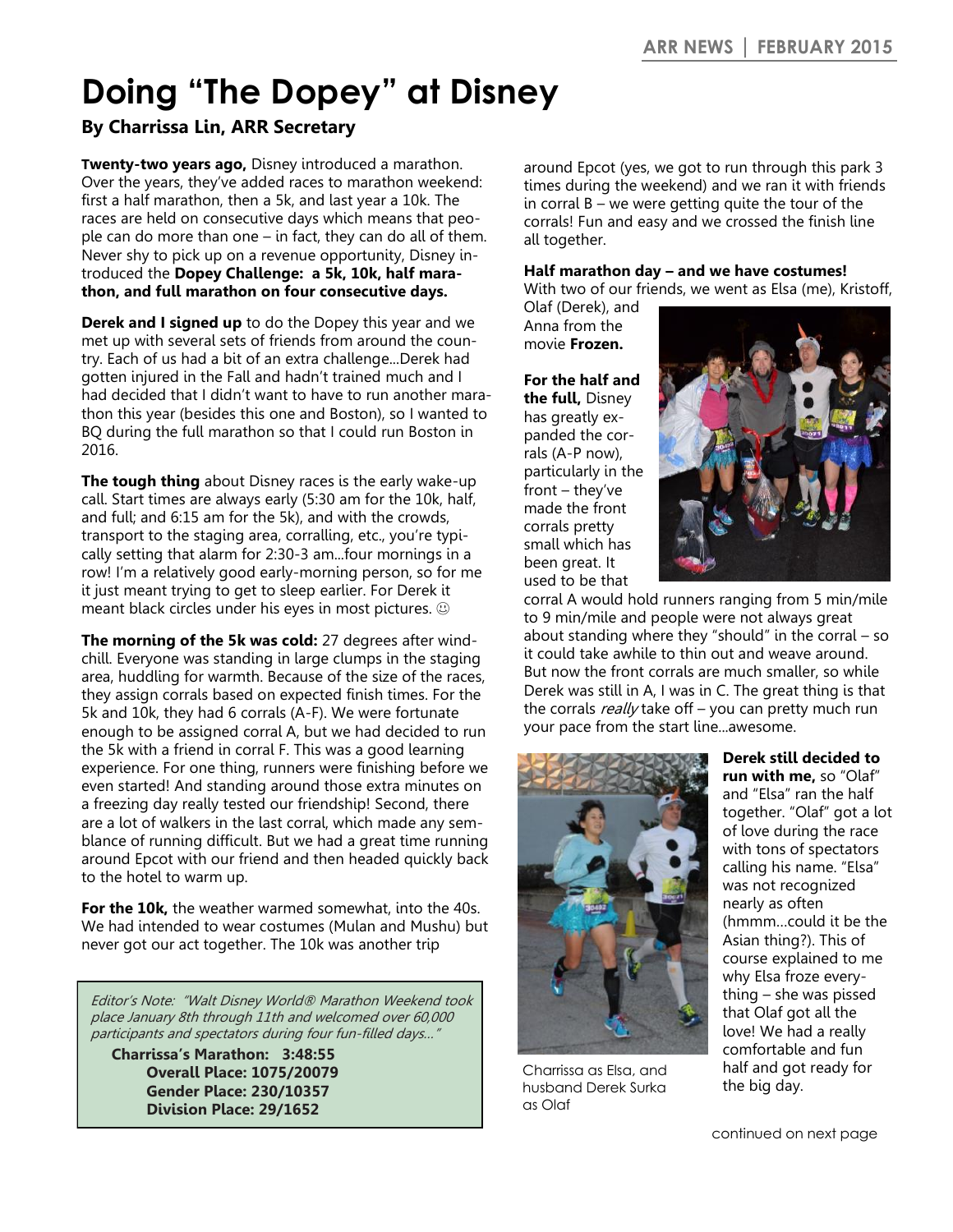### **Doing "The Dopey" at Disney**

continued from previous page

**Marathon Day.** The weather was really pretty good – upper 50s to start, overcast for the most part, a bit humid. For the marathon, you run through all four parks. I started out at a pace that I would regret later – but I felt great! It was really hard to know what pace was the right one, not knowing how much the accumulated miles would affect your legs. And then I got to the **Magic Kingdom. Main Street! The Castle! Space Mountain!** And I ran a little faster…

From there, you traipse through the **Richard Petty Speedway** and onto **Animal Kingdom.** Animal Kingdom is a short visit. I'm told that there were animal keepers out with animals, but I don't recall seeing any...I think I had started to enter my zone of pain.



Next is the **Wide World of Sports** and you run a ridiculous number of miles in this complex. Really, how many miles can you fit in there? You do get to run on their track (nice soft surface) and also on the infield of the baseball stadium, where they often announce your name as you go by. But there are a lot of sharp turns in this part...which my legs were not appreciating.

**You hit mile 20** after the Wide World of Sports – just a 10k from there, right? In the last 10k, you visit **Hollywood Studios** and then run the **Boardwalk area over to Epcot**, where you run around **World Showcase.** I'll tell you – that felt like the longest trip ever around World Showcase. There is a small bridge between the England and France pavilions that you barely notice normally – it felt like a mountain at this point. After you leave Epcot, there's **a gospel choir and then the finish line!**

Because Derek started in A, and he wasn't trained, he figured I would pass him at some point. He did so well that I didn't pass him until mile 22...crazy!



He ran / walked his way to a sub-4 hr marathon on very little training. I met my goal of BQing for 2016...slower than I wanted, but sufficient! We celebrated with a little champagne and beer as we waited for friends!

The rest of our stay was filled with eating and drinking – the best part of marathoning.

We had a ton of fun, and it was really great to be able to run with friends who we might

normally not have. We love the Disney races – the atmosphere is always so positive and energetic, the characters and other entertainment are fun to see, and it's fun to run through the parks.





**DID YOU KNOW… One of the benefits of ARR membership is access to the club's private FACE-BOOK page, where you can post questions, information, and requests, and get the latest news from the club and others.**

**If you aren't using this resource yet, because you're a new member or haven't been "invited" yet, please let president Gwen Walker know and she'll get you included in the group.**

### **LA LUZ TRAIL RUN 50th Anniversary! Sunday August 2**

This is a premier race of our club — It has a national reputation and its entries are much sought-after.

Do you have any ideas to help make this year's event extra-special? Please share your input with Rodger Sack, La Luz Race Director and Board Member.

- **Registration for the La Luz Lottery** begins on May 1st and closes on May 7th.
- **Current Winter Trail Conditions Report** is on the website (under the La Luz tab). Check this frequently for updates if you plan to hike. Be prepared!